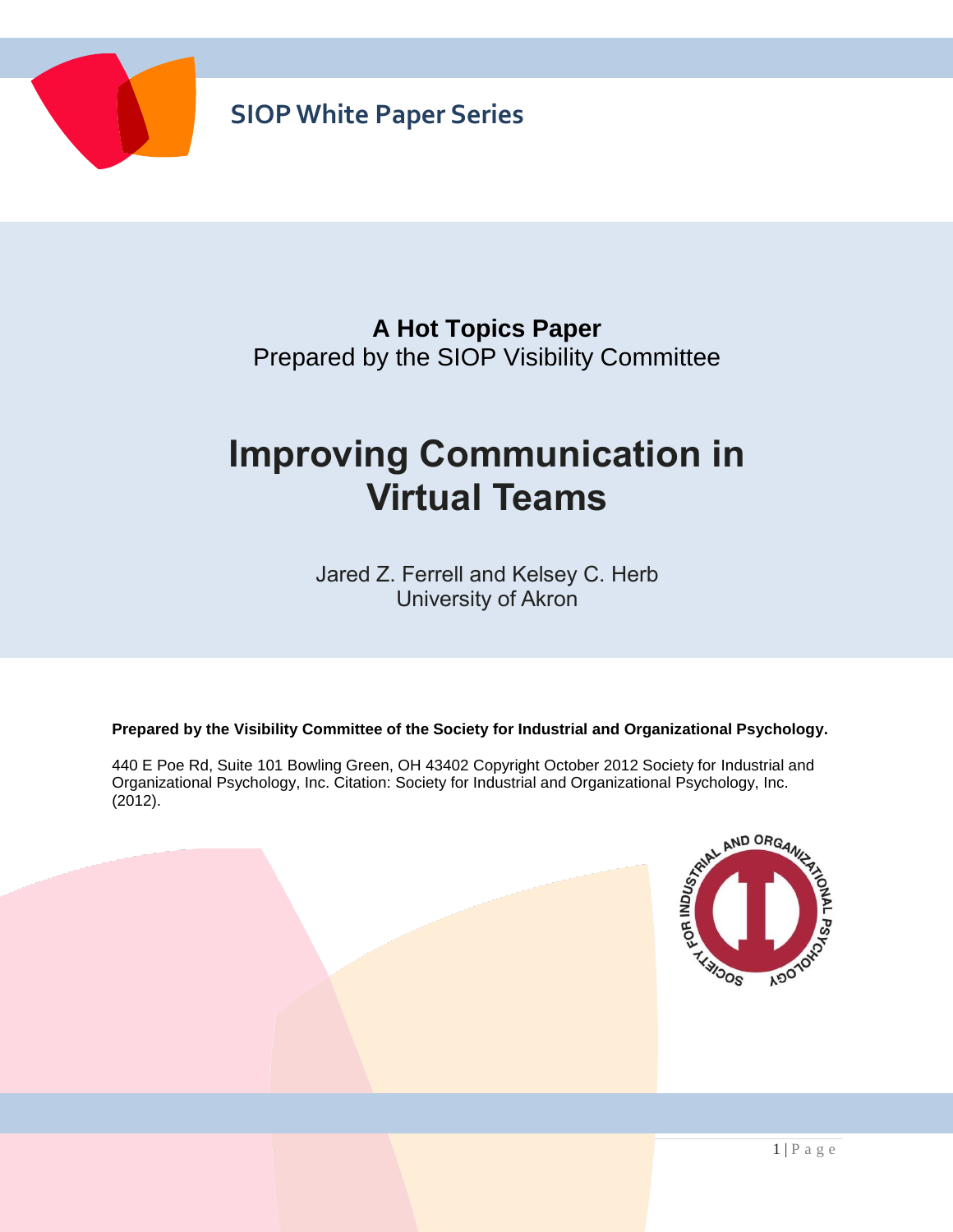

Communication is an integral component of success for any team. Strong interpersonal communication has been associated with such valuable outcomes as increased trust, commitment to the workgroup and organization, shared expertise, and ultimately improved performance. Organizational functioning is dependent upon the communicative relationships among individuals within that organization because these relationships facilitate the dissemination of critical information and expertise that enables high performance<sup>4</sup>.

As such, organizations should strive to facilitate effective communication methods. The importance of enabling communication is even more pronounced when considering the functioning of virtual teams, which comprise members who rarely, if ever, interact face-to-face.

Rapid technological advancements as well as changing global demands, over the past two decades, have changed the nature of work within organizations<sup>2</sup>. Advances in communication technology have allowed organizations to become more flexible, as employees can conduct work from home<sup>5</sup> and even communicate across remote geographical distances<sup>3</sup>. One major advantage of such a process is that it allows organizations to leverage diverse skills and abilities that are unlikely to be found in one location<sup>2</sup>. As technology facilitates such changes, "virtual" teams are becoming increasingly prevalent in organizational structure.

With the recent surge in utilization of virtual teams in organizations, it has become imperative to understand how communication networks develop in virtual team contexts and the factors that facilitate effective functioning. Communication networks are essentially the patterns of interpersonal contact through which information is shared within an organization or workgroup<sup>8</sup>. Through interactions with colleagues, individuals develop vital relationships that enable communication networks to develop. Similar to any form of social network, communication networks are the pathways through which information is shared. Social connections within the network lead to both formal and informal sharing of vital knowledge and information that can enhance team functioning. Virtual teams, however, lack the richness of interaction opportunities that are afforded to face-to-face teams. Ostensibly, this puts virtual teams at a disadvantage in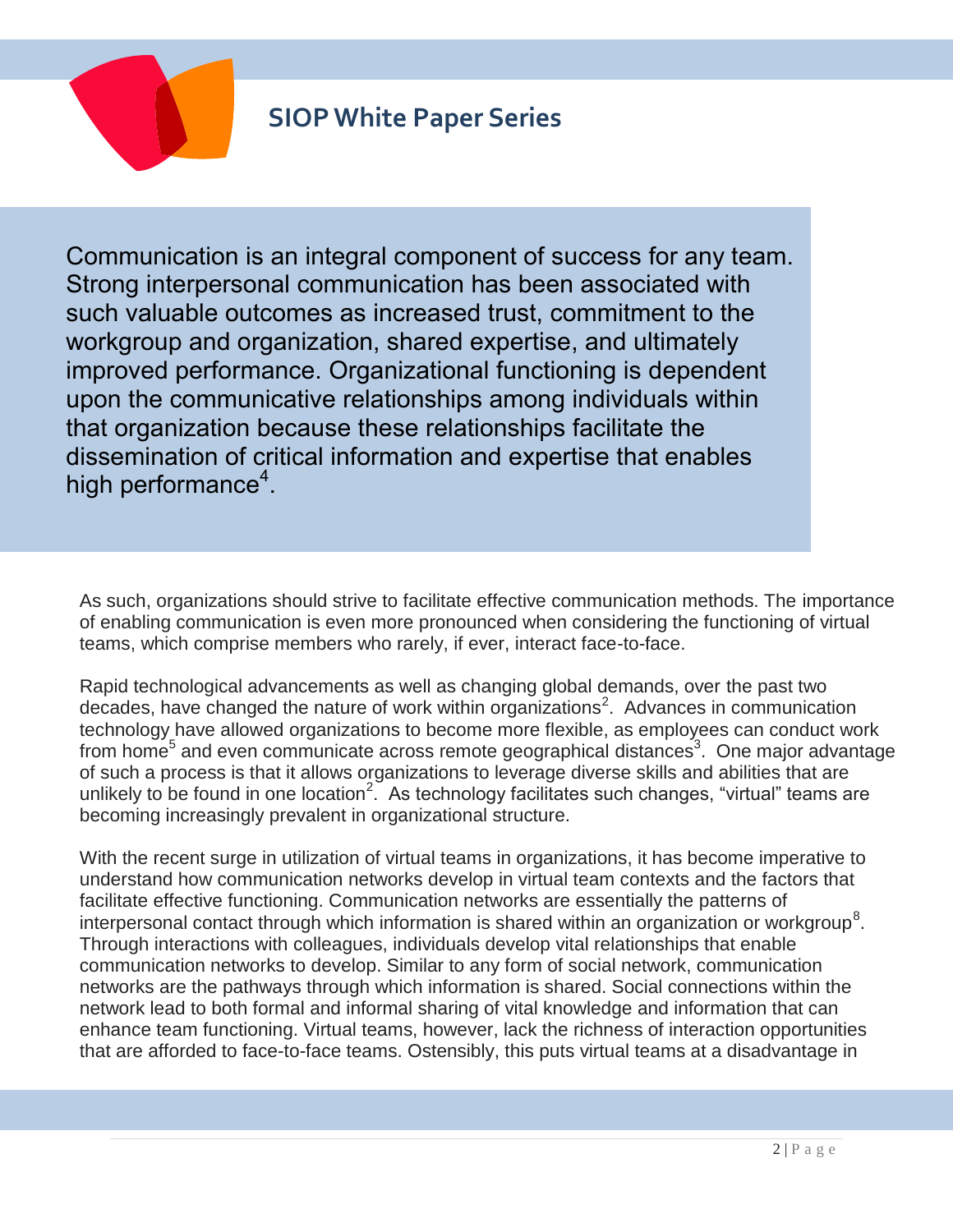

how information and expertise are shared among members. Fortunately, there are ways of influencing how individuals interact and communicate within teams. Three major factors affecting knowledge sharing in virtual teams are trust in team members, leadership, and the communication technology employed. As such, organizations can facilitate the development of strong virtual team communication networks by appropriately leveraging these factors.

At the core of nearly every model of knowledge dissemination within virtual teams is trust in other members<sup>10</sup>. One potential barrier to knowledge sharing among members of virtual teams is the fact they are more vulnerable to mistrust than face-to-face teams. There are different reasons for this increased potential for mistrust to develop in the early stages of virtual team formation, including lack of formal introduction to team

At the core of nearly every model of knowledge dissemination within virtual teams is trust in other members<sup>10</sup>.

members, lack of geographical proximity of certain members to others, and the fear of having comments unduly criticized by other team members with whom one has not had the opportunity to build an in-person relationship. This potential for mistrust is a barrier that virtual teams must overcome in order to create a highly communicative environment that promotes knowledge sharing<sup>10</sup>.

There are numerous methods that can be utilized to increase trust among virtual team members. Face-to-face orientation meetings

are one way to encourage the recognition of team members as knowledgeable and trustworthy individuals, as opposed to faceless entities. These orientations also help to create extra links within the overall communication network, thus increasing the flow of information through additional paths $9$ . During these orientations, team-building exercises, especially those focused on information sharing (e.g., activities that involve having team members share personal values and/or experiences), should also be utilized to help increase trust among team members. This trust is valuable as team members come to realize that they are able to communicate with one another, and thus are more likely to do so in a work context.

Leadership is another important factor that can facilitate knowledge sharing within virtual teams. In a study conducted by Webster and Wong<sup>13</sup>, employees noted that leadership is a critical factor in virtual team success, partly due to the effects it has on knowledge sharing and communication among team members. Team leaders can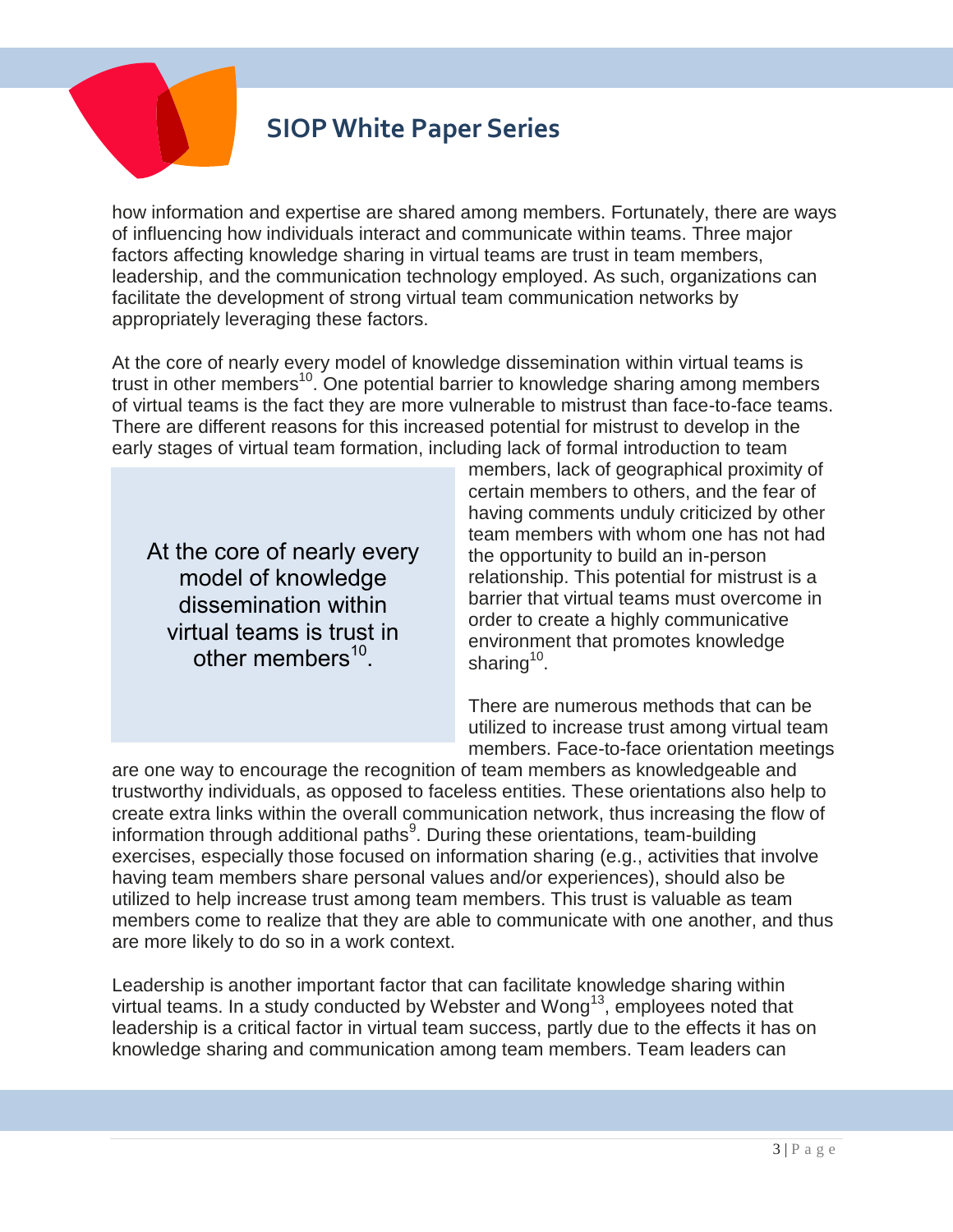

formally impact knowledge sharing through the selection of the communication medium, as well as through setting of formal policies and hierarchies regarding the manner in which knowledge sharing should occur within the team. Organizations can harness formal networks to encourage effective communication dissemination. For example, creating communication hierarchies in which there are key individuals who are information collectors, those who are synthesizers, and those who are information sharers would facilitate the acquisition as well as dissemination of information and understanding. This is particularly important in the case of virtual teams, where an individual's work is often isolated from team members.

Another way team leaders can affect knowledge sharing is informally, through their impact on team culture or climate, or through subordinate mimicry of the team leader's communication style. Climate refers to the team members' views and expectations based on the policies and practices enacted by the team, while culture refers to the shared values and assumptions that are presented by the team or even the overall organization. Climate and culture have been demonstrated to greatly influence employee behavior and organizational functioning<sup>11</sup>. Using leadership to increase effective communication among virtual team members can be achieved through team leader efforts to create a climate for information sharing. This climate for information sharing can be created by encouraging cooperation, rather than competitiveness, among team members. In cooperative team environments, team members are less likely to feel threatened about the repercussions of sharing information than they would in competitive environments<sup>12</sup>. This relates to the importance of facilitating trust among team members, as members in cooperative environments are more likely to trust each other.

Creating high-quality team charters is another method virtual team leaders could employ to improve communication among team members<sup>7</sup>. Team charters represent an agreement among team members regarding the ways in which they will function as an empowered partnership to make decisions and share accountability for producing quality products and services<sup>7</sup>. Some factors common to team charters include specifications of the team mission, roles of individual team members, authority and boundaries of the team and its members, and also different resources that can be utilized to support team members as they move forward. These charters can help to specify formal goals and policies that the team members will follow as they strive to meet the team's end goal, while also outlining interaction guidelines to help make sure team members understand the proper methods to communicate with each other. Through this process, charters also formalize communication channels within the team, thus facilitating the dissemination of knowledge among team members<sup>7</sup>.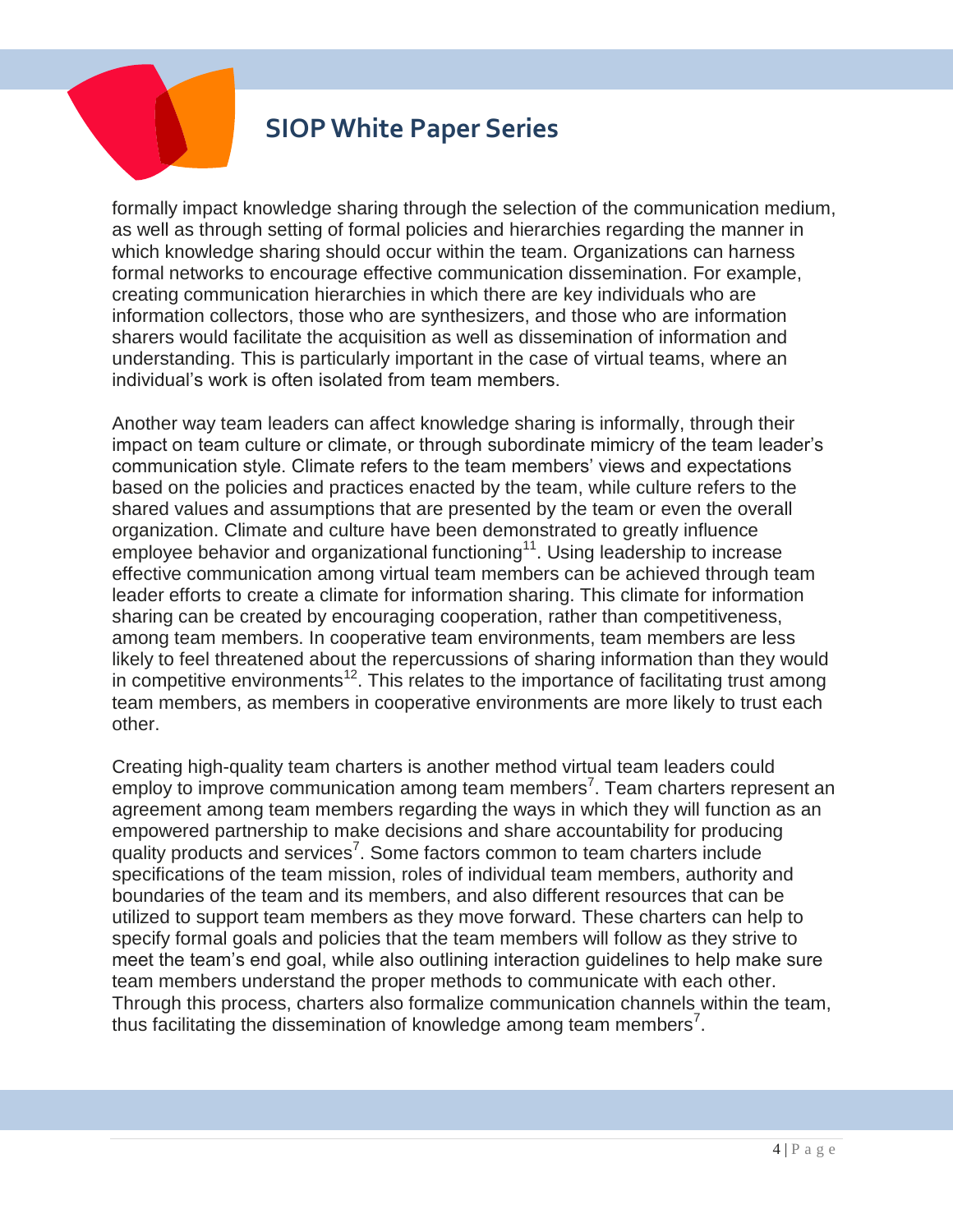It is also imperative in virtual teams that team members are comfortable with the technology used to facilitate communication. Thus, another important way to facilitate communication among employees is to conduct technology training courses for all employees working on virtual teams<sup>3</sup>. Organizations should also recognize that technological advancements have led to the development of many different mechanisms for virtual team communication (e.g. text only communication, voice only teleconferencing, and videoconferencing). Care should be taken to identify the most appropriate technology(ies) based on the purposes and constraints of any given team and to ensure that the methods selected are easily accessible to members<sup>1</sup>. For example, if a global virtual team is spread across different continents, and thus vastly The importance of building communication-enhancing mechanisms into the team environment is particularly pronounced in virtual team contexts. The dispersed nature of virtual teams creates an inherent barrier to communication that must be overcome through efforts such as the implementation of proper technologies and the establishment of recognized communication networks.

different time zones, it is likely not ideal to use videoconferencing as the primary method of communication. A much more feasible and effective form of primary communication for these types of teams would be through text-based servers such as email or message boards.

In sum, communication is an integral component of any successful workgroup. However, the importance of building communication-enhancing mechanisms into the team environment is particularly pronounced in virtual team contexts. The dispersed nature of virtual teams creates an inherent barrier to communication that must be overcome through efforts such as the implementation of proper technologies and the establishment of recognized communication networks. In this paper, we have highlighted a number of methods that can and should be employed for fostering a strong communication climate within virtual teams. We suggest that organizations take heed of these suggestions and supplement them with efforts to encourage the development of effective communication networks throughout the organization.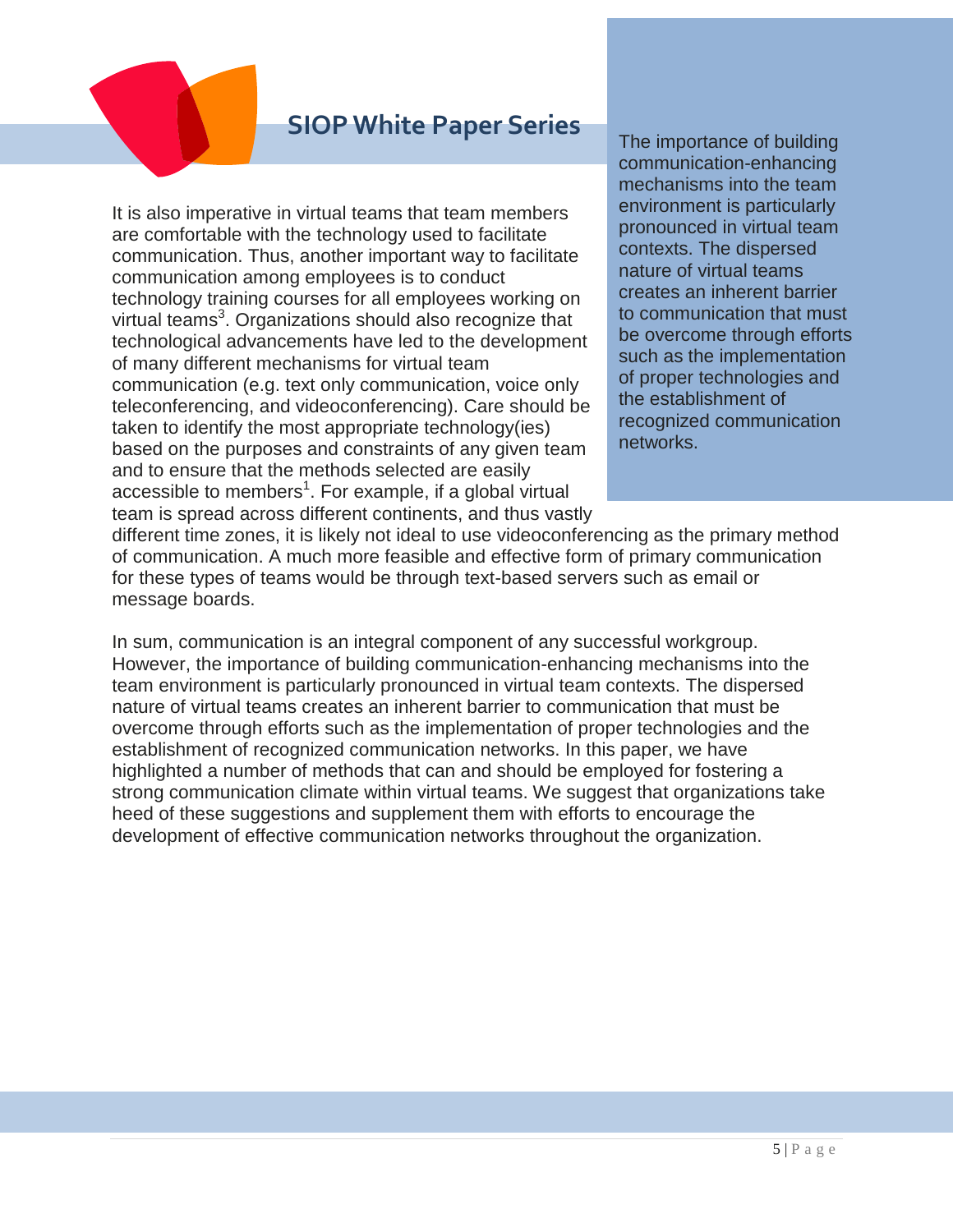

#### **References**

- 1. Belanger, F., Collins, R. W., & Cheney, P. H. (2001). Technology requirements and work group communication for telecommuters. *Information Systems Research, 12*(2), 155-176.
- 2. Bell, B. S., & Kozlowski, S. W. J. (2002). A typology of virtual teams: Implications for effective leadership. *Group Organization Management, 27*, 14-49.
- 3. Bergiel, B. J., Bergiel, E. B., & Balsmeier, P. W. (2008). Nature of virtual teams: A summary of their advantages and disadvantages. *Management Research News, 31*(2), 99-110.
- 4. Brass, D. J., Galaskiewics, J., Greve, H. R., & Tsai, W. (2004). Taking stock of networks and organizations: A multilevel perspective. *The Academy of Management Journal, 47*(6), 795-817.
- 5. Gajendran, R. S., & Harrison, D. A. (2007). The good, the bad, and the unknown about telecommuting: Meta-analysis of psychological mediators and individual consequences. *Journal of Applied Psychology, 92*(6), 1524-1541.
- 6. Lin, C. (2011). Modeling job effectiveness and its antecedents from a social capital perspective: A survey of virtual teams within business organizations. *Computers in Human Behavior, 27*(2), 915-923. doi:10.1016/j.chb.2010.11.017Lin, C., Standing, C., & Liu, Y. (2008). A model to develop effective virtual teams. *Decision Support Systems, 45*(4), 1031-1045. doi:10.1016/j.dss.2008.04.002
- 7. Mathieu, J. E., & Rapp, T. L. (2009). Laying the foundation for successful team performance trajectories: The roles of team charters and performance strategies. *Journal of Applied Psychology, 94*(1), 90-103. doi:10.1037/a0013257
- 8. Monge, P. R., & Contractor, N. S. (2001). Emergence of communication networks. In F. M. Jablin, & L. L. Putnam (Eds.). *The New Handbook of Organizational Communication: Advances in Theory, Research, and Methods* (pp. 440-502). Thousand Oaks: Sage Publications, Inc.
- 9. Monge, P. R., White Rothman, L., Esienberg, E. M., Miller, K. I., & Kirste, K. K. (1985). The dynamics of organizational proximity. Management science, 31(9), 1129-1141.